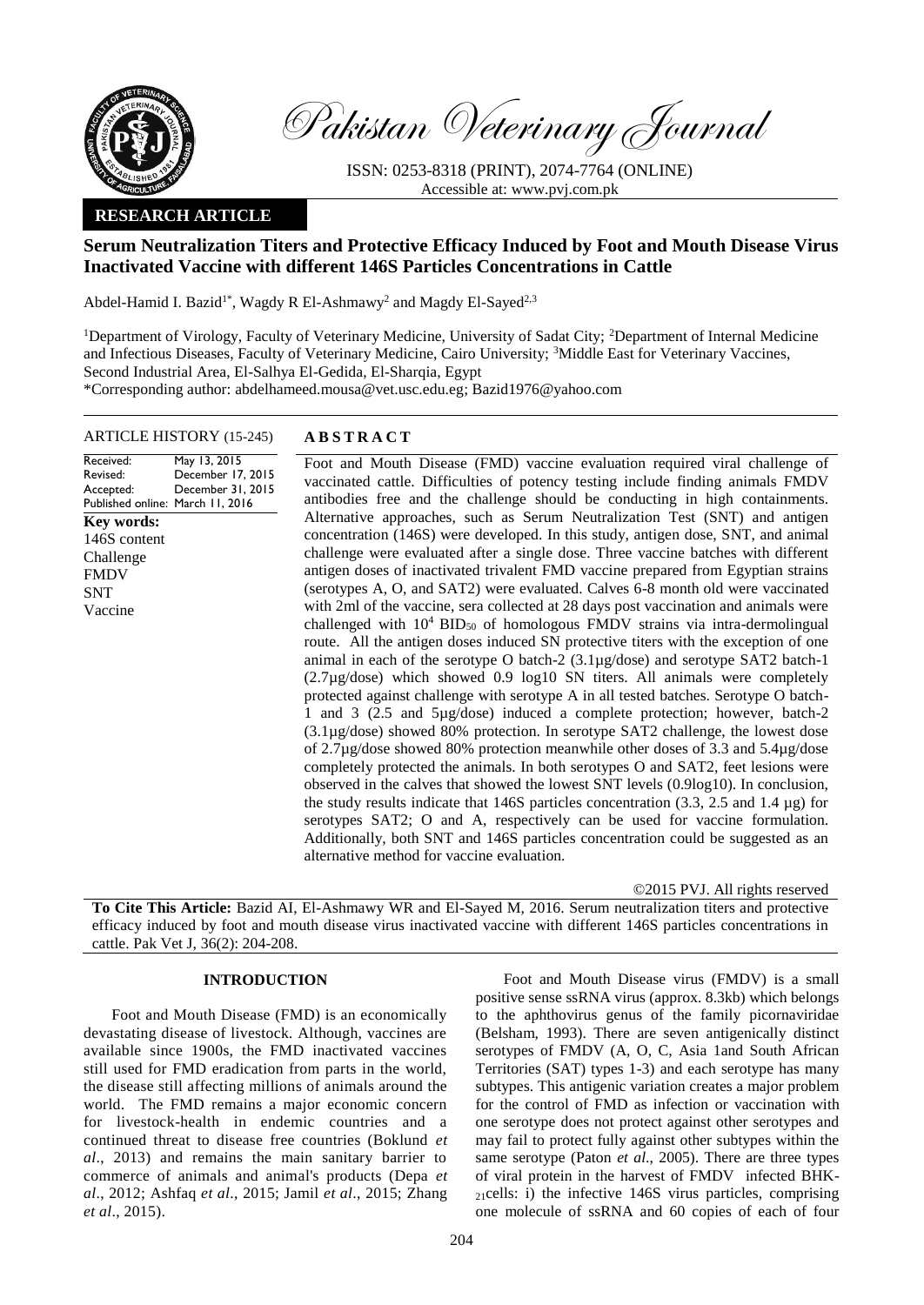polypeptides VP1, VP2, VP3 and VP4; ii) the empty 75S particles devoid of RNA and comprising 60 copies of each of VP1, VP3 and VP0 (precursor of VP2 and VP4) and iii) the 12S particles consisting of VP1, VP2 and VP3 but devoid of VP4 (Spitteler *et al*., 2011; Nawaz *et al*., 2014).

The immunogenic antigen in FMDV preparation is the intact virion (146S antigen). Therefore, the immunogenicity of FMDV vaccines depends to large extent on the production of the whole virion (146S particles) in tissue culture and the stability after virus inactivation and vaccines formulation (Crowther *et al*., 1995). However, preparations of some FMDV strains contain, in addition to intact virions, quantities of empty particles (75S antigen), which is also immunogenic. The 12S subunit antigen is of extremely low immunogenic and plays no role in the immunogenicity of FMDV vaccines (Spitteler *et al*., 2011). Therefore, the use of 146S assay only or with some serological tests was suggested to increase the reliance on estimating potency of specific vaccine rather than animal challenge (Alkan *et al*., 2008).

In Egypt, the disease is endemic and outbreaks have been reported since 1950. FMD serotypes SAT2, A and O were reported in Egypt (Aidaros, 2002). Vaccination in Egypt used to control FMD, the used vaccine in Egypt before 2012 was inactivated bivalent vaccine prepared from the local strain O1/3/1993 and type A/1/EGY/2006. After isolation and molecular characterization of the recent FMD O Pan-Asia (Bazid *et al*., 2014), A Iran/05(OIE, 2012) and SAT2/2012 (Shawky *et al*., 2013) a new local trivalent inactivated vaccine was prepared containing the three serotypes of the virus.

The efficiency of inactivated FMD Vaccine was evaluated by challenge according to OIE, but there are some difficulties to find animals for potency tests in the countries like Egypt where FMD is endemic. In addition, potency tests must be carried out in containments having high biosecurity levels. There are many publications indicating a correlation between protections from virus challenge and neutralizing antibody response. However, up to now, none of the suggested methods has been found valid (Alkan *et al*., 2008).

Knight-Jones *et al*. (2015) reported that monitoring post-vaccination serology is an important component of evaluation for FMD vaccination programs. So, the present study aimed to evaluate the FMDV trivalent inactivated vaccine by determination of the optimal 146S content /dose which gave protective level of neutralizing antibody measured by serum neutralization test on sera collected from vaccinated calves. This might be an aid to avoid the challenge test of vaccinated animals during vaccine evaluation.

#### **MATERIALS AND METHODS**

**FMD virus strains:** All virus work was conducted in biosafety level 3 laboratories at Middle East for Veterinary Vaccines (MEVAC), Egypt. FMDV serotypes (O/EGY/4/2012, A/EGY/1/2010 and SAT-2/ EGY/A/2012) were propagated in BH $K_{21}$  monolayer cultures for preparation of viruses. Aseptically, the harvested FMD viruses were clarified using Millipore filters (Millisak+® Pod Deth filter Cat# MC0HC054H1) to remove cell debris. The titers of the propagated viruses were 8.5, 8.0, and  $9.5 \text{log}_{10}$  for A/EGY/1/2010, O/EGY/4/2012, SAT2/EGY/A/2012, respectively.

**Virus inactivation and concentration:** FMD viruses were inactivated by two cycles 2mM binary ethylamine (BEI) according to the method described previously (Barteling and Cassim, 2004). The excess of BEI was neutralized using sterile 2mM sodium thiosulphate. The inactivated antigens of the three serotypes were treated by 8% polyethylene glycol 6000 (PEG-6000) solution at 4ºC then concentrated by Millipore filters (Millisak+® Pod Deth filter Cat# MC0HC054H1), the viruses were then eluted with TrisKcl buffer pH 7.6 (Barteling and Meloen, 1974). The 146S particles in the concentrated antigen preparations were estimated by using sucrose density gradient ultracentrifugation by determining the absorbance at 254nm using ISCO 520C Density Gradient system (Doel and Chong, 1982).

**Antigen preparation and vaccine formulation:** The aqueous phase of the 3 vaccine batches was prepared using different 146S protein concentration. Briefly, vaccine batch 1; contained 2.7, 2.5, and 1.4 µg/dose, vaccine batch 2 contained; 3.3, 3.1, and 1.7 µg/dose, and vaccine batch 3 contained;5.4 , 5, 2.8 µg/dose ofSAT2/ EGY/A/2012, O/EGY/4/2012, and A/EGY/1/2010, respectively. The inactivated vaccine consisted of an equal volume of oil phase (Montanide ISA 50®, Seppic, France) and aqueous phase which were mixed thoroughly.

**Safety test:** Prepared emulsions were then tested for viral and bacterial sterility according to the OIE guidelines before being used in animal experiments. The vaccine was inoculated into two calves /batch by one dose and four days later four doses of the vaccine were inoculated subcutaneously (S/C). The inoculated calves were observed for ten days after inoculation (OIE, 2012).

**Challenge test:** Eighteen native calves aged from 6-8 month /batch were used. These calves were clinically healthy and free from antibodies against FMDV as tested by SNT. The evaluated vaccine was inoculated S/C into 15 calves at the dose rate of 2 ml /animal. The other three calves were injected by the same route with the adjuvant only were kept as control. Two samples were taken from all calves, the first one just before vaccination and the second one at 28 days post vaccination. At 28 days post vaccination all calves are challenged with the virulent FMD type O/EGY/4/2012, A/EGY/1/2010 and SAT- $2/EGY/A/2012$  viruses with titer of  $(10^4BID_{50})$  inoculated intradermolingually (OIE, 2012).

**Serum neutralizing antibody assay:** SNT has been carried out for quantitative estimation of neutralizing antibodies against FMDV on the sera collected just before vaccination and at 28 days post vaccination. SNT was performed with  $BHK_{21}$  in flat-bottomed tissue culture grade microtitre plates. The SNT was performed against FMDV (serotypes A/EGY/1/2010, O/EGY/4/2012 and SAT2/EGY/A/2012). The test was performed as described in OIE manual 2012 (OIE, 2012) briefly the collected sera are inactivated at 56ºC for 30 minutes before testing. The collected samples were diluted starting from 1/4 to 1/64 and tested against 100  $TCID_{50}$  (50% tissue culture infective dose) of FMDV previously titrated. The titers were calculated and expressed as  $log_{10}$ .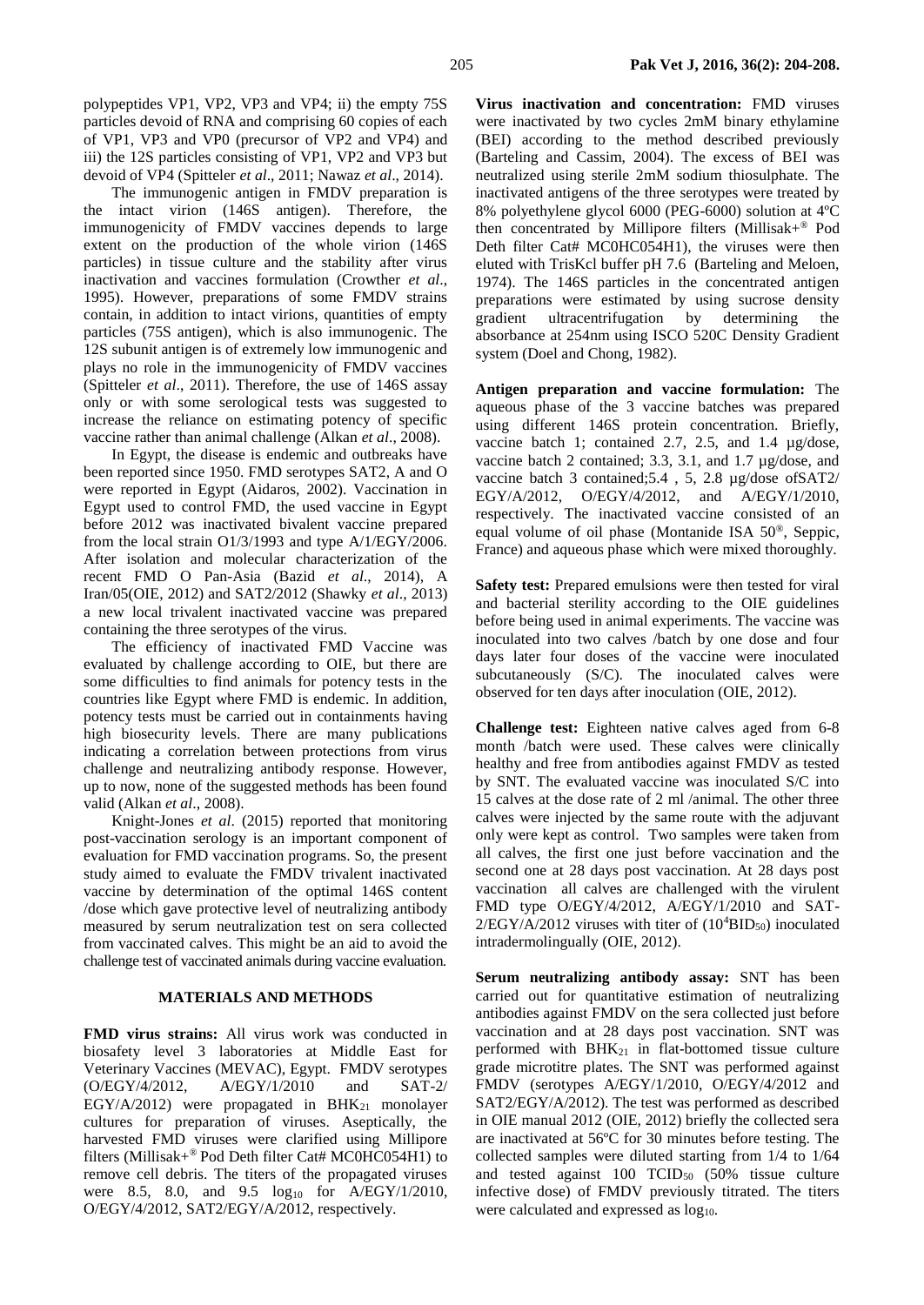#### **RESULTS**

**Viruses' titration and 146S particles quantification:** To develop FMDV inactivated vaccine using three different serotypes of FMDV, the viruses were propagated on BHK21 cells till reach the maximum titer and maximum yield of complete virus particle (146S). The antigens were concentrated using PEG 6000 and the 146S particles content were 32.5, 37.5, and 35µg/ml for A/EGY/1/2010, O/EGY/4/2012, SAT2/EGY/A/2012, respectively.

**Safety of formulated vaccine batches in calves:** The three batches (1, 2 and 3) of FMDV oil emulsion inactivated trivalent vaccine (A/EGY/1/2010, O/EGY/4/2012 and SAT2/EGY/A/2012) were sent to the Central Laboratory for Evaluation of Veterinary Biologics (CLEVB) for the safety testing, where there is no FMD lesions or raise in rectal temperature except a small ball like swelling appear in calves inoculated with the vaccine and subside within eight days post inoculation which not affect the results of the safety test so the tested vaccine considered to be safe. The results of safety are summarized in Table 1.

**Protection of vaccinated cattle in relation to the 146S particles concentrations:** The three batches (1, 2 and 3) of FMDV oil emulsion inactivated trivalent vaccine (A/EGY/1/2010, O/EGY/4/2012 and SAT2/EGY/A/2012) were sent to the Central Laboratory for Evaluation of Veterinary Biologics (CLEVB) for the challenge test and SNT by homologous FMDV serotypes A/EGY/1/2010, O/EGY/4/2012 and SAT2/EGY/A/2012. The results of potency, efficacy (SNT and challenge) are summarized in Table 2.

#### **DISCUSSION**

FMD is still a problem in livestock in many countries resulted in huge economic loses especially in developing countries. Regarding Egypt several outbreaks attack the country due to the infection with either serotypes A, O, and SAT2 (Aidaros, 2002).

Through the last years monovalent FMD vaccine serotype O was used where it was the only serotype recorded in Egypt (Parida, 2009) after isolation of type A, bivalent vaccine was prepared containing both serotypes A and O ( (Knowles *et al*., 2007). More recently, FMDV serotype SAT2 was recorded in Egypt (Shawky *et al*., 2013) and this required the preparation of a trivalent vaccine containing the three present serotypes (A, O, SAT2). It is well established that the major immunogenic component of the FMDV is the intact 146S antigen (Brown, 1992). The concentration of antigen per dose indirectly determines the quantity of antibody induced and the duration of immunity.

So, the present study was planned as a preliminary work to establish a trivalent vaccine through the determination of the appropriate 146S antigen content per dose for each serotype inducing protective level of neutralizing antibodies as an indicator for complete protection in the challenge test.

The obtained results revealed that the virus titers of the FMD serotypes (O/EGY/4/2012, A/EGY/1/2010 and SAT2/EGY/A/2012) were 8, 8.5, and 9.5  $log_{10}$  TCID<sub>50</sub> and 146S antigenic content37.5µg, 32.5µg and 35µg/ml after concentration with PEG 6000. The antigenicity of samples were studied by estimation of 146S antigen content in relation with the level of serum neutralizing antibodies for each serotype and the degree of protection in the challenge test shown in Table 2.

The results of the safety test in calves (Table 1) showed that there is no FMD lesions or raise in rectal temperature except a small ball like swelling appear in calves inoculated with the vaccine and subside within eight days post inoculation which not affect the results of the safety test so the tested vaccine considered to be safe.

FMD vaccine is considered potent if it induced not less than 75% protection and SNT 1.5 log<sup>10</sup> (OIE, 2012). For serotype A it was found that using 1.4, 1.7 and 2.8 µg/dose of 146S per dose were potent enough to induce complete protection in challenge test and the mean of SNT of the challenged calves was  $1.5 \log_{10}$  after 28 days post vaccination. For serotype O it was found the using 2.5 and 5µg/dose of 146S were potent to induce complete protection in the challenge test in batch-1 and 3 but by using 3.1µg/dose the vaccine gave 80% protection in batch-2. The mean SNT of the challenged calves was 1.5log10 in batch-1 and3 but in Batch 2 it was  $1.3 \log_{10} at$ 28 days post vaccination as shown in Table 2 where one calf of batch-2 showed feet lesions. The unexpected results of the batch-2 in the serotype O reflect the major drawback of the challenge test where the condition of the tested calves played important role in the results of the test.

Using 2.7µg of 146S per dose from serotype SAT2 in Batch-1 was not potent enough to give complete protection (80%) as shown in the result of challenge where one calf of the challenged group showed feet lesion and the mean of the SNT of the challenged calves was 1.3  $log_{10}$  (Table 2). The batch 2 and 3 were potent enough to induce complete protection in the challenged calves where the protein was 3.3µg and 5.4µg per dose respectively. The mean SNT of the challenged calves was 1.5 in batch-2 and 3 but in Batch 1 it was  $1.3 \log_{10} at 28$  days post vaccination (Table 2) where one calf of batch-1 showed feet lesions. These results confirm that by increasing the protein content (146S) per dose the level of neutralizing antibodies as well as the degree of protection in the challenge test will subsequently improve.

In field experiment carried out by Hind *et al*. (2013) they found that the amount of (146S) 2.2µg/dose for each serotype (A, O and SA2) is sufficient to protect cattle from FMDV. These results agree with the results of this study but we used different concentration of antigens as well as our results indicated that using of 2.7µg of SAT2 is not sufficient to give complete protection. El-Sayed *et al*. (2012) reported that vaccination of calves with Montanide<sup>TM</sup> ISA206 induced higher antibody titers than the recommended protective level (1.5  $log_{10}$  for SNT and 1.9  $log_{10}$  for ELISA) for both types A and O as estimated by SNT and ELISA on the 4thweek post vaccination. These results confirm the results of our study where vaccination of calves with MontanideTM ISA50 (Triaphthovac®) induced a protective level of neutralizing antibodies  $(1.5 \log_{10})$  at 28 days after vaccination.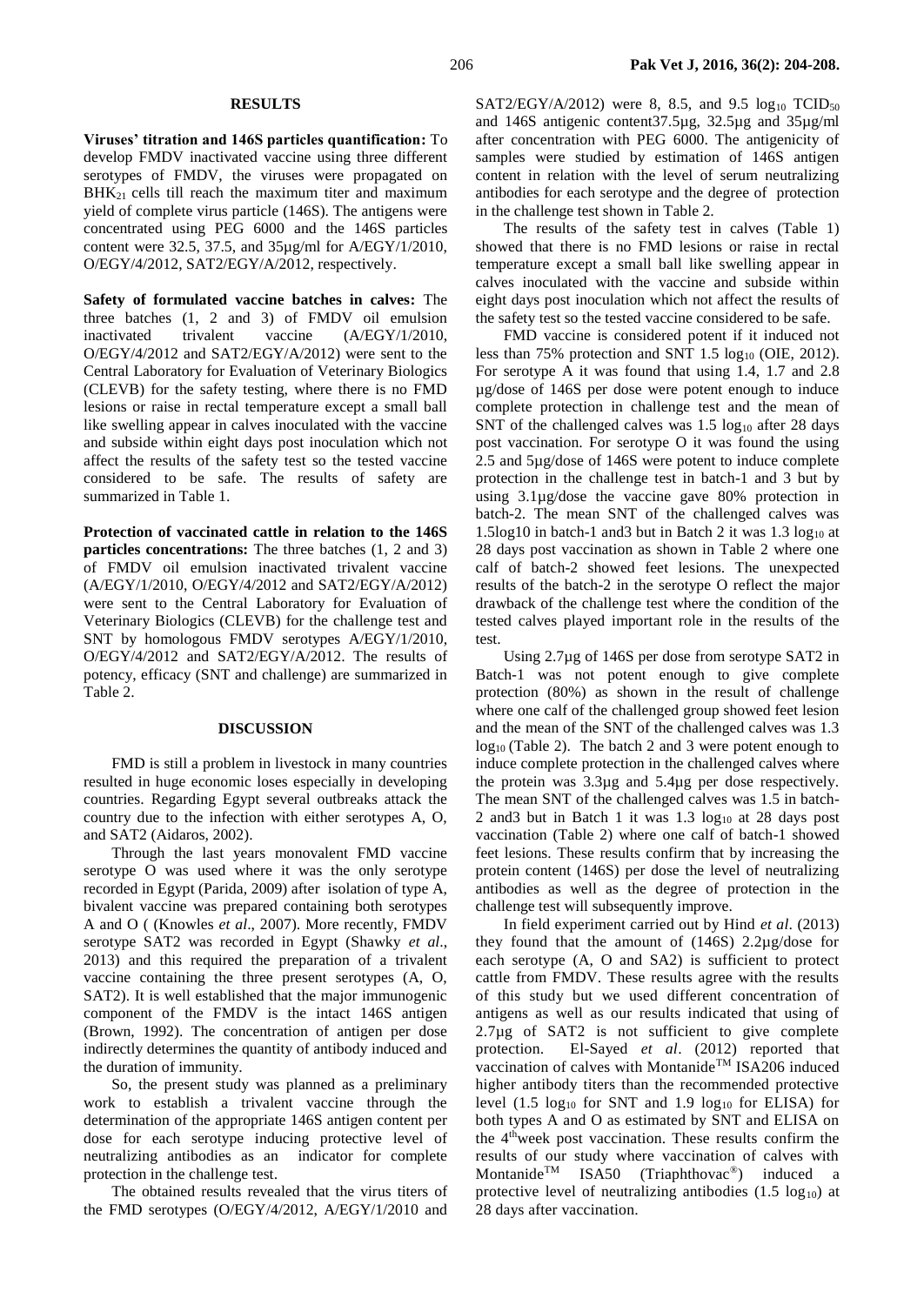**Table 1:** Safety of the formulated 3 vaccine batches in 6-8 month old calves

|           |                    |                          | Batch I |           |       |           | Batch 2 |           | Batch 3 |           |       |           |  |  |
|-----------|--------------------|--------------------------|---------|-----------|-------|-----------|---------|-----------|---------|-----------|-------|-----------|--|--|
| Days post | Calf I             |                          | Calf 2  |           |       | Calf I    |         | Calf 2    | Calf I  |           | Calf2 |           |  |  |
| injection | Injection<br>Temp. |                          | Temp.   | Injection | Геmр. | Injection | Temp.   | Injection | Гетр.   | Injection | Temp. | Injection |  |  |
|           | °C'                | site                     | °C      | site      | °C    | site      | °C      | site      | °C      | site      | ℃     | site      |  |  |
|           | 38.2               | ٠                        | 38.5    |           | 38.0  | ٠         | 38.5    |           | 38.2    |           | 38.0  |           |  |  |
|           | 38.5               | ۰                        | 38.6    | ۰         | 38.5  | ٠         | 38.6    | ٠         | 38.5    |           | 38.6  |           |  |  |
|           | 38.3               | ۰                        | 38.4    |           | 38.3  | ٠         | 38.4    | ٠         | 38.0    |           | 38.4  |           |  |  |
|           | 38.4               | ۰                        | 38.5    |           | 38.0  | ٠         | 38.5    | ٠         | 38.4    |           | 38.5  |           |  |  |
|           | 38.3               | ۰                        | 38.4    |           | 38.3  | ۰         | 38.4    | ٠         | 38.3    |           | 38.4  |           |  |  |
|           | 38.6               |                          | 38.8    |           | 38.6  |           | 38.8    |           | 38.6    |           | 38.8  |           |  |  |
| n         | 38.6               | S <sup>2</sup>           | 38.7    |           | 38.6  | S         | 38.0    | S         | 38.6    |           | 38.7  |           |  |  |
|           | 38.4               |                          | 38.5    |           | 38.4  | S         | 38.5    |           | 38.4    |           | 38.5  |           |  |  |
| 8         | 38.3               | S                        | 38.5    |           | 38.3  |           | 38.5    | S         | 38.0    |           | 38.5  |           |  |  |
| 9         | 38.2               | ۰                        | 38.4    |           | 38.2  | -         | 38.4    |           | 38.2    |           | 38.4  |           |  |  |
| 10        | 38.3               | ۰                        | 38.5    |           | 38.3  | -         | 38.0    |           | 38.3    |           | 38.0  |           |  |  |
| Ħ         | 38.3               | ۰                        | 38.4    |           | 38.0  | ٠         | 38.4    |           | 38.3    |           | 38.4  |           |  |  |
| 12        | 38.3               | $\overline{\phantom{a}}$ | 38.3    |           | 38.3  |           | 38.3    |           | 38.3    |           | 38.0  |           |  |  |

Rectal temperature  ${}^{\circ}C$ ; <sup>2</sup>S; swelling at site of inoculation.

**Table 2:** Serum neutralization titers and protective efficacy of the formulated vaccine batches against challenge at 28 days post vaccination

|                       | Vaccine batch-1 |                     |                          |                  |                     |               |        |           | Vaccine batch-2 |                  |            |     |        |       | Vaccine batch-3  |                  |               |            |        |  |  |
|-----------------------|-----------------|---------------------|--------------------------|------------------|---------------------|---------------|--------|-----------|-----------------|------------------|------------|-----|--------|-------|------------------|------------------|---------------|------------|--------|--|--|
| Serotype              | 146S<br>Cont.   | No.<br>ot<br>calves | $SNT$ titer <sup>2</sup> |                  | $\mathsf{Lesion}^3$ |               | Prot.  | 146S      | SNT titer       |                  | Lesion     |     | Prot.  | 146S  | <b>SNT</b> titer |                  | Lesion        |            | Prot.  |  |  |
|                       |                 |                     | DPV <sup>4</sup>         | 28<br><b>DPV</b> | Tong. Feet          |               | $(\%)$ | Cont. DPV |                 | 28<br><b>DPV</b> | Tong. Feet |     | $(\%)$ | Cont. | <b>DPV</b>       | 28<br><b>DPV</b> |               | Tong. Feet | $(\%)$ |  |  |
| A/EGY/1/2010          | l .4            |                     | 0.0                      | .5 ± 0.0         | 2/5                 | 0/5           | l OC   |           | 0.0             | .5 ± 0.0         | 1/5        | 0/5 | 100    | 2.8   | 0.0              | .5±0.0           | 175           | 0/5        | 100    |  |  |
| O/EGY/4/2012          | 2.5             |                     | 0.0                      | $.5 \pm 0.0$     | 1/5                 | 0/5           | 100    | 3.I       | 0.0             | $1.38 \pm 0.27$  | 4/5        | 1/5 | 80     | 5.    | 0.0              | $1.5 \pm 0.0$    | 2/5           | 0/5        | 100    |  |  |
| SAT2/EGY/A/2012       | 2.7             | 5                   | 0.0                      | $.38 + 0.27$     | 4/5                 | 1/5           | 80     | 3.3       | 0.0             | .5 ± 0.0         | 1/5        | 0/5 | 100    | 5.4   | 0.0              | $1.5 \pm 0.0$    | 2/5           | 0/5        | 100    |  |  |
| Serotype A<br>control | NA <sup>5</sup> |                     | 0.0                      | 0.0              | $\frac{1}{1}$       | $\frac{1}{1}$ | 0      | NA        | 0.0             | 0.0              | 1/3        | 1/1 | 0      | NA    | 0.0              | 0.0              | $\frac{1}{1}$ | 171        | 0      |  |  |
| Serotype O<br>control | NA              |                     | 0.0                      | 0.0              | $\frac{1}{1}$       | $\frac{1}{1}$ | 0      | NA        | 0.0             | 0.0              | 1/3        | 1/1 | 0      | NA    | 0.0              | 0.0              | $\frac{1}{1}$ | 171        | 0      |  |  |
| SAT2 control          | NA              |                     | 0.0                      | 0.0              | $\frac{1}{1}$       | $\frac{1}{1}$ | 0      | NA        | 0.0             | 0.0              | 171        | 171 |        | NA    | 0.0              | 0.0              | 1/1           | 171        | 0      |  |  |

<sup>1</sup>146S protein content in µg/dose; <sup>2</sup>Serum neutralizing titers (SNT) from 5 vaccinated calves tested 28 days post vaccination and day before vaccination (mean log10 ± standard deviation); <sup>3</sup>Lesion observed after challenge of vaccinated calves with 10<sup>4</sup> Bovine infective dose 50 (BID<sub>50</sub>); <sup>4</sup>DPV; days post vaccination; <sup>5</sup>NA; not applicable.

The antigen dose and the protection level shown in Table 2, suggested that the minimal effective 146S concentration/dose of the used strains were 1.4µg for serotype A; 2.5µg for serotype O and for SAT2 was 3.3µg to induce complete protection of calves in challenge test. The more required antigen payload of SAT2 is attributed to either SAT2 antigen ability to provoke immune response is poor or relatively higher level of immunity being necessary to confer protection to cattle against the SAT2 challenge virus.

It appears to be a common experience among FMD vaccine producers that it is more difficult to produce vaccines of high potency from serotype O virus strain than from most serotypes A and C virus strains. From the presented results the production of serotype O require more antigen content than serotype A as well as the production of serotype SAT2 is more difficult because it requires more antigen contents than serotype A and serotype O.

Although, the 146S antigen used in FMDV vaccine formulation are generally ranged from 1 to 10 µg/dose, larger amounts of the O serotype antigens are required to obtain the same potency compared to other serotypes (Doel, 2003) these results agreed with the results of this study where the tested trivalent vaccine contain three antigens with different concentrations per dose. The correlation between 146S antigen and potency cannot be easily determined when concentrations of 146S antigen are greater than 10µg/dose as antigen concentrations do not perfectly coincide with potency (Park *et al*., 2014). This agreed with the results of serotype O where the 146S

concentration was 3.1µg/dose in batch 2and 2.5µg/dose in batch 1; however, the protection level in batch 2 was 80%.

The *in vivo* potency assessment usually involves cattle, which makes the test very costly and involves the examination of virus challenged animals to establish the protective ability of the vaccines. The extremely infectious nature of FMDV means that high level containment facilities are required to perform such tests, which further limits accessibility and adds to overall cost, especially if the FMD vaccines prepared as multivalent vaccine containing three different strains of virus as the tested vaccine and it is not possible to undertake a challenge test with more than a single strain of virus at any one time.

The most important area of investigation in FMDV inactivated vaccines is the evaluation of the correlation between protection and serological parameters such as neutralizing antibody titers (Pay and Hingley, 1992) and 146S particles content. This study results further confirmed that SNT levels together with 146S protein concentration are good indicator of the protective efficacy of FMD inactivated vaccine.

**Conclusions:** From the above results it is clear that the Triaphthovac® vaccine with minimal antigenic content (146S) per dose for serotype A was 1.4µg; for serotype O was 2.5µg and for serotype SAT2 was 3.3µg. were good enough to give complete protection in challenge test as well as gave the protective neutralizing antibody titers (1.5log10) in sera collected from the tested calves after 28 days post vaccination So we recommend using the same